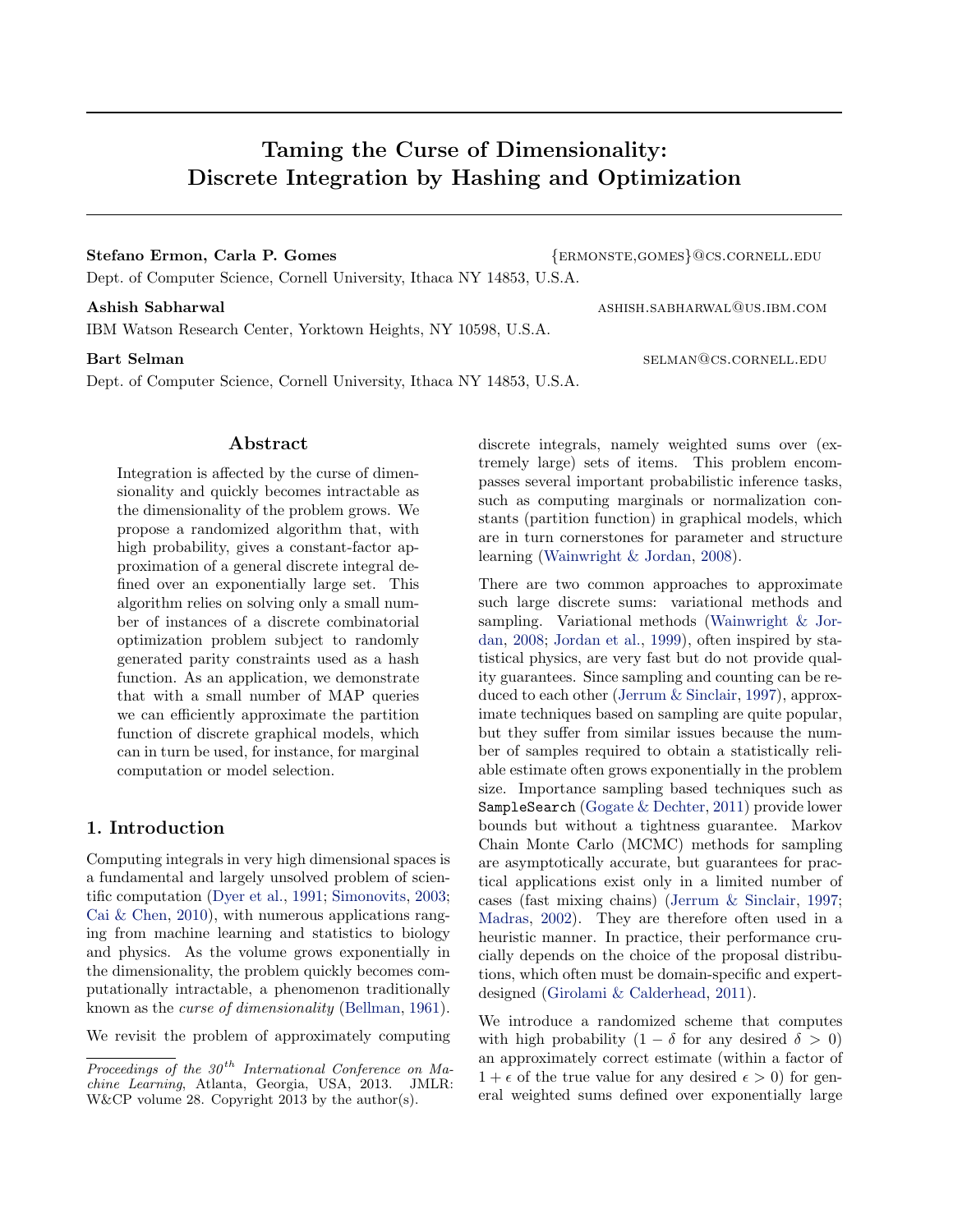<span id="page-1-0"></span>sets of items, such as the set of all possible variable assignments in a discrete probabilistic graphical model. From a computational complexity perspective, the counting problem we consider is complete for the #P complexity class [\(Valiant,](#page-8-0) [1979\)](#page-8-0), a set of problems encapsulating the entire Polynomial Hierarchy and believed to be significantly harder than NP.

The key idea is to reduce this  $\#P$  problem to a small number (polynomial in the dimensionality) of instances of a (NP-hard) combinatorial optimization problem defined on the same space and subject to randomly generated "parity" constraints. The rationale behind this approach is that although combinatorial optimization is intractable in the worst case, it has witnessed great success in the past 50 years in fields such as Mixed Integer Programming (MIP) and propositional Satisfiability Testing (SAT). Problems such as computing a Maximum a Posteriori (MAP) assignment, although NP-hard, can in practice often be approximated or solved exactly fairly efficiently [\(Park,](#page-8-0) [2002;](#page-8-0) [Sontag et al.,](#page-8-0) [2008;](#page-8-0) [Riedel,](#page-8-0) [2008\)](#page-8-0). In fact, modern solvers can exploit structure in real-world problems and prune large portions of the search space, often dramatically reducing the runtime. In contrast, in a #P counting problem such as computing a marginal probability, one needs to consider contributions of an exponentially large number of items.

Our algorithm, called Weighted-Integrals-And-Sums-By-Hashing (WISH), relies on randomized hashing techniques to probabilistically "evenly cut" a high dimensional space. Such hashing was introduced by [Valiant & Vazirani](#page-8-0) [\(1986\)](#page-8-0) to study the relationship between the number of solutions and the hardness of a combinatorial search. These techniques were also applied by [Gomes et al.](#page-8-0) [\(2006a\)](#page-8-0) and [Chakraborty et al.](#page-8-0) [\(2013\)](#page-8-0) to uniformly sample solutions for the SAT problem and to obtain bounds on their number [\(Gomes](#page-8-0) [et al.,](#page-8-0) [2006b\)](#page-8-0). Our work is more general in that it can handle general weighted sums, such as the ones arising in probabilistic inference for graphical models. Our work is also closely related to recent work by [Hazan & Jaakkola](#page-8-0) [\(2012\)](#page-8-0), who obtain bounds on the partition function by taking suitable expectations of a combination of MAP queries over randomly perturbed models. We improve upon this in two crucial aspects, namely, our estimate is a constant factor approximation of the true partition function (while their bounds have no tightness guarantee), and we provide a concentration result showing that our bounds hold not just in expectation but with high probability with a polynomial number of MAP queries. Note that this is consistent with known complexity results regarding #P and BPP<sup>NP</sup>; see Remark [1](#page-3-0) below.

We demonstrate the practical efficacy of the WISH algorithm in the context of computing the partition function of random Clique-structured Ising models, Grid Ising models with known ground truth, and a challenging combinatorial application (Sudoku puzzle) completely out of reach of techniques such as Mean Field and Belief Propagation. We also consider the Model Selection problem in graphical models, specifically in the context of hand-written digit recognition. We show that our "anytime" and highly parallelizable algorithm can handle these problems at a level of accuracy and scale well beyond the current state of the art.

## 2. Problem Statement and Assumptions

Let  $\Sigma$  be a (large) set of items. Let  $w : \Sigma \to \mathbb{R}^+$  be a non-negative function that assigns a weight to each element of  $\Sigma$ . We wish to (approximately) compute the total weight of the set, defined as the following discrete integral or "partition function"

$$
W = \sum_{\sigma \in \Sigma} w(\sigma) \tag{1}
$$

We assume  $w$  is given as input and that it can be compactly represented, for instance in a factored form as the product of conditional probabilities tables. Note however that our results are more general and do not rely on a factored representation.

Assumption: We assume that we have access to an optimization oracle that can solve the following constrained optimization problem

$$
\max_{\sigma \in \Sigma} \quad w(\sigma) 1_{\{\mathcal{C}\}}(\sigma) \tag{2}
$$

where  $1_{\{\mathcal{C}\}} : \Sigma \to \{0,1\}$  is an indicator function for a compactly represented subset  $\mathcal{C} \subseteq \Sigma$ , i.e.,  $1_{\{\mathcal{C}\}}(\sigma) = 1$ iff  $\sigma \in \mathcal{C}$ . For concreteness, we discuss our setup and assumptions in the context of probabilistic graphical models, which is our motivating application.

#### 2.1. Inference in Graphical Models

We consider a graphical model specified as a factor graph with  $N = |V|$  discrete random variables  $x_i, i \in V$  where  $x_i \in \mathcal{X}_i$ . The global random vector  $x = \{x_s, s \in V\}$  takes value in the cartesian product  $\mathcal{X} = \mathcal{X}_1 \times \mathcal{X}_2 \times \cdots \times \mathcal{X}_N$ . We consider a probability distribution over  $x \in \mathcal{X}$  (called **configurations**)  $p(x) = \frac{1}{Z} \prod_{\alpha \in \mathcal{I}} \psi_{\alpha}(\{x\}_{\alpha})$  that factors into potentials or factors  $\psi_{\alpha} : \{x\}_{\alpha} \mapsto \mathbb{R}^{+}$ , where  $\mathcal I$  is an index set and  $\{x\}_\alpha \subseteq V$  a subset of variables the factor  $\psi_\alpha$  depends on, and Z is a normalization constant known as the partition function.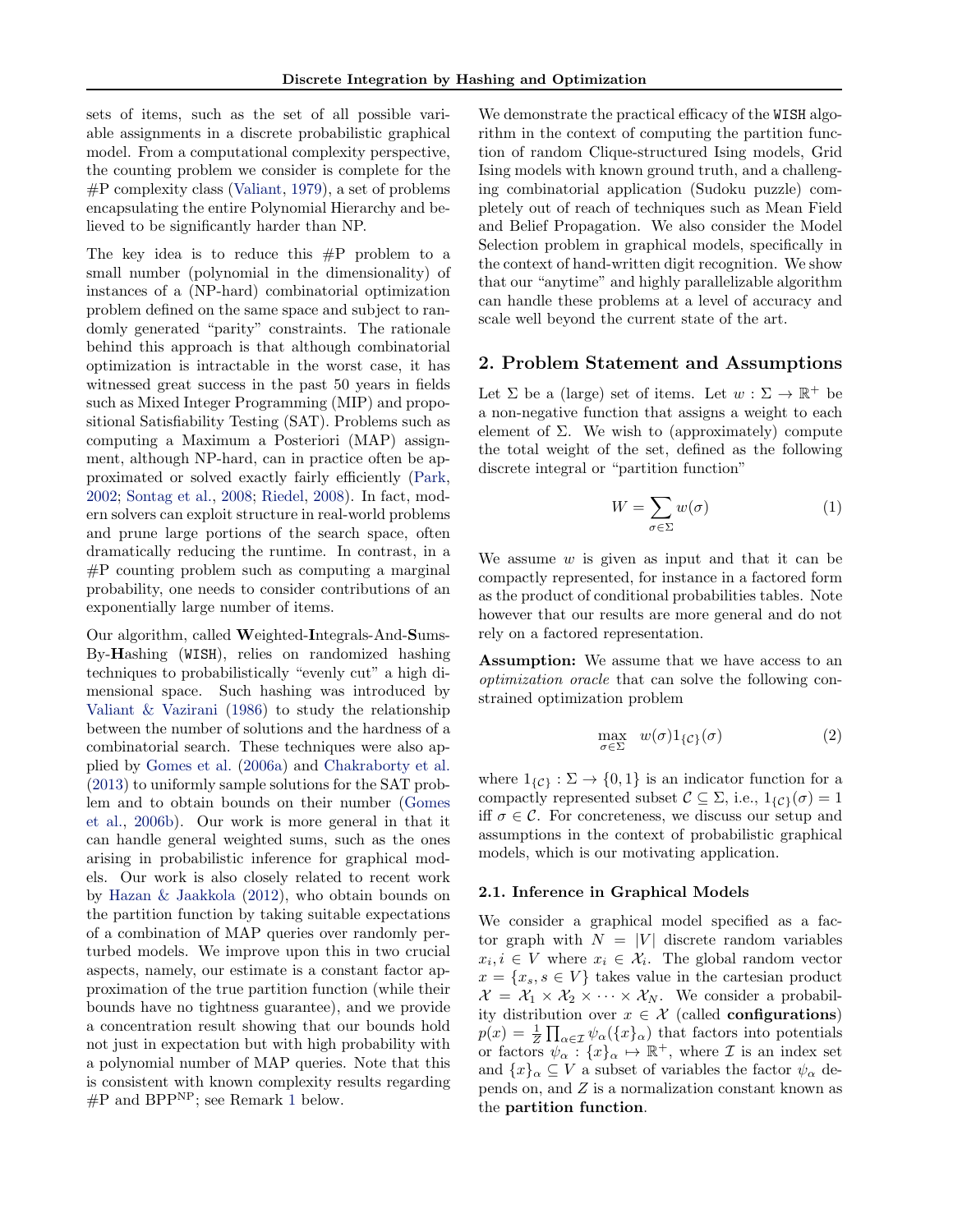<span id="page-2-0"></span>Given a graphical model, we let  $\Sigma = \mathcal{X}$  be the set of all possible configurations (variable assignments). Define a weight function  $w: \mathcal{X} \to \mathbb{R}^+$  that assigns to each configuration a score proportional to its probability:  $w(x) = \prod_{\alpha \in \mathcal{I}} \psi_{\alpha}(\{x\}_{\alpha})$ . Z may then be rewritten as

$$
Z = \sum_{x \in \mathcal{X}} w(x) = \sum_{x \in \mathcal{X}} \prod_{\alpha \in \mathcal{I}} \psi_{\alpha}(\{x\}_{\alpha})
$$
(3)

Computing Z is typically intractable because it involves a sum over an exponential number of configurations, and is often the most challenging inference task for many families of graphical models. Computing Z is however needed for many inference and learning tasks, such as evaluating the likelihood of data for a given model, computing marginal probabilities, and parameter estimation [\(Wainwright & Jordan,](#page-8-0) [2008\)](#page-8-0).

In the context of graphical models inference, we assume to have access to an optimization oracle that can answer Maximum a Posteriori (MAP) queries, namely, solve the following constrained optimization problem

$$
\arg \max_{x \in \mathcal{X}} \quad p(x \mid \mathcal{C}) \tag{4}
$$

that is, we can find the most likely state (and its weight) given some evidence  $\mathcal{C}$ . This is a strong assumption because MAP inference is known to be an NP-hard problem in general. Notice however that computing  $Z$  is a  $\#P$ -complete problem, a complexity class believed to be even harder than NP.

## 3. Preliminaries

We review some results on the construction and properties of universal hash functions (cf. [Vadhan,](#page-8-0) [2011;](#page-8-0) [Goldreich,](#page-8-0) [2011\)](#page-8-0). A reader already familiar with these results may skip to the next section.

**Definition 1.** A family of functions  $\mathcal{H} = \{h :$  $\{0,1\}^n \rightarrow \{0,1\}^m$  is pairwise independent if the following two conditions hold when  $H$  is a function chosen uniformly at random from  $\mathcal{H}$ . 1)  $\forall x \in \{0,1\}^n$ , the random variable  $H(x)$  is uniformly distributed in  ${0,1}^m$ . 2)  $\forall x_1, x_2 \in {0,1}^n$   $x_1 \neq x_2$ , the random variables  $H(x_1)$  and  $H(x_2)$  are independent.

A simple way to construct such a function is to think about the family H of all possible functions  $\{0,1\}^n \to$  $\{0,1\}^m$ . This is a family of not only pairwise independent but *fully* independent functions. However, each function requires  $m2^n$  bits to be represented, and is thus impractical in the typical case where  $n$  is large. On the other hand, pairwise independent hash functions can be constructed and represented in a much more compact way as follows; see Appendix for a proof.

**Proposition 1.** Let  $A \in \{0,1\}^{m \times n}, b \in \{0,1\}^m$ . The family  $\mathcal{H} = \{h_{A,b}(x) : \{0,1\}^n \to \{0,1\}^m\}$  where  $h_{A,b}(x) = Ax + b \mod 2$  is a family of pairwise independent hash functions.

The space  $\mathcal{C} = \{x : h_{A,b}(x) = p\}$  has a nice geometric interpretation as the translated nullspace of the random matrix A, which is a finite dimensional vector space, with operations defined on the field  $\mathbb{F}(2)$  (arithmetic modulo 2). We will refer to constraints of the form  $Ax = b \mod 2$  as **parity constraints**, as they can be rewritten in terms of logical XOR operations as  $A_{i1}x_1 \oplus A_{i2}x_2 \oplus \cdots \oplus A_{in}x_n = b_i$ .

# 4. The WISH Algorithm

We start with the intuition behind our algorithm to approximate the value of  $W$  called Weighted-Integrals-And-Sums-By-Hashing (WISH).

Computing  $W$  as defined in Equation [\(1\)](#page-1-0) is challenging because the sum is defined over an exponentially large number of items, i.e.,  $|\Sigma| = 2^n$  when there are n binary variables. Let us define the tail distribution of weights as  $G(u) \triangleq |\{\sigma | w(\sigma) \geq u\}|$ . Note that G is a non-increasing step function, changing values at no more than  $2^n$  points. Then W may be rewritten as  $\int_{\mathbb{R}^+} G(u) \mathrm{d}u$ , i.e., the total area A under the  $G(u)$ vs.  $u$  curve. One way to approximate  $W$  is to (implicitly) divide this area A into either horizontal or vertical slices (see Figure 2), approximate the area in each slice, and sum up.

Suppose we had an efficient procedure to estimate  $G(u)$  given any u. Then it is not hard to see that one could create enough slices by dividing up the x-axis, estimate  $G(u)$  at these points, and estimate the area A using quadrature. However, the natural way of doing this to any degree of accuracy would require a number of slices that grows at least logarithmically with the weight range on the x-axis, which is undesirable.



Figure 2. Horizontal vs. vertical slices for integration.

Alternatively, one could split the y-axis, i.e., the  $G(u)$ value range  $[0, 2^n]$ , at geometrically growing values  $1, 2, 4, \cdots, 2^n$ , i.e., into bins of sizes  $1, 1, 2, 4, \cdots, 2^{n-1}$ . Let  $b_0 \geq b_1 \geq \cdots \geq b_n$  be the weights of the configu-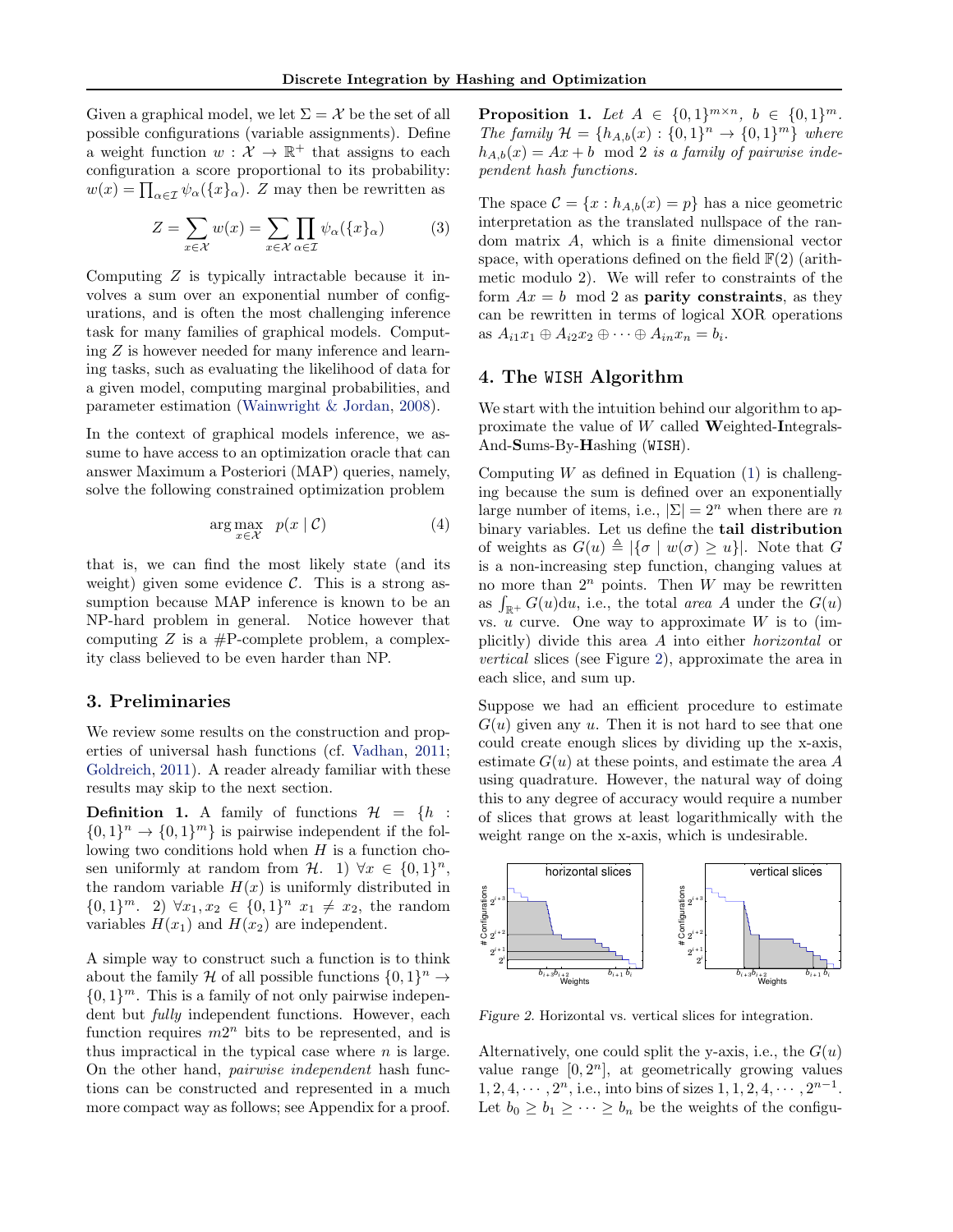<span id="page-3-0"></span>

Figure 1. Visualization of the "thinning" effect of random parity constraints, after adding 0, 1, 2, and 3 parity constraints. Leftmost plot shows the original function to integrate. Constrained optimal solution in red.

rations at the split points. In other words,  $b_i$  is the  $2^i$ th quantile of the weight distribution. Unfortunately, despite the monotonicity of  $G(u)$ , the area in the horizontal slice defined by each bin is difficult to bound, as  $b_i$  and  $b_{i+1}$  could be arbitrarily far from each other. However, the area in the *vertical* slice defined by  $b_i$ and  $b_{i+1}$  must be bounded between  $2^{i}(b_{i} - b_{i+1})$  and  $2^{i+1}(b_i - b_{i+1}),$  i.e., within a factor of 2. Thus, summing over the lower bound for all such slices and the left-most slice, the total area A must be within a factor of 2 of  $\sum_{i=0}^{n-1} 2^i (b_i - b_{i+1}) + 2^n b_n = b_0 + \sum_{i=1}^{n} 2^{i-1} b_i$ . Of course, we don't know  $b_i$ . But if we could approximate each  $b_i$  within a factor of p, we would get a 2p-approximation to the area  $A$ , i.e., to  $W$ .

WISH provides an efficient way to realize this strategy, using a combination of randomized hash functions and an optimization oracle to approximate the  $b_i$  values with high probability. Note that this method allows us to compute the partition function  $W$  (or the area A) by estimating weights  $b_i$  at  $n+1$  carefully chosen points, which is "only" an optimization problem.

The key insight to compute the  $b_i$  values is as follows. Suppose we apply to configurations in  $\Sigma$  a randomly sampled pairwise independent hash function with  $2^m$ buckets and use an optimization oracle to compute the weight  $w_m$  of a *heaviest* configuration in a fixed (arbitrary) bucket. If we repeat this process  $T$  times and consistently find that  $w_m \geq w^*$ , then we can infer by the properties of hashing that at least  $2^m$  configurations (globally) are likely to have weight at least  $w^*$ . By the same token, if there were in fact at least  $2^{m+c}$ configurations of a heavier weight  $\hat{w} > w^*$  for some  $c > 0$ , there is a good chance that the optimization oracle will find  $w_m \geq \hat{w}$  and we would not underestimate the weight of the  $2^m$ -th heaviest configuration. As we will see shortly, this process, using pairwise independent hash functions to keep variance low, allows us to estimate  $b_i$  accurately with only  $T = O(\ln n)$  samples.

The pseudocode of WISH is shown as Algorithm 1. It is parameterized by the weight function  $w$ , the dimen-

| <b>Algorithm 1</b> WISH $(w : \Sigma \to \mathbb{R}^+, n = \log_2  \Sigma , \delta, \alpha)$ |
|----------------------------------------------------------------------------------------------|
| $T \leftarrow \left\lceil \frac{\ln(1/\delta)}{\alpha} \ln n \right\rceil$                   |
| for $i = 0, \dots, n$ do                                                                     |
| for $t = 1, \dots, T$ do                                                                     |
| Sample hash function $h_{A,b}^i : \Sigma \to \{0,1\}^i$ , i.e.                               |
| sample uniformly $A \in \{0,1\}^{i \times n}, b \in \{0,1\}^i$                               |
| $w_i^t \leftarrow \max_{\sigma} w(\sigma)$ subject to $A\sigma = b \mod 2$                   |
| end for                                                                                      |
| $M_i \leftarrow \text{Median}(w_i^1, \cdots, w_i^T)$                                         |
| end for                                                                                      |
| Return $M_0 + \sum_{i=0}^{n-1} M_{i+1} 2^i$                                                  |

sionality n, a correctness parameter  $\delta > 0$ , and a constant  $\alpha > 0$ . Notice that the algorithm requires solving only  $\Theta(n \ln n \ln 1/\delta)$  optimization instances (MAP inference) to compute a sum defined over  $2^n$  items. In the following section, we formally prove that the output is a constant factor approximation of W with probability at least  $1-\delta$  (probability over the choice of hash functions). Figure 1 shows the working of the algorithm. As more and more random parity constraints are added in the outer loop of the algorithm ("levels" increasing from 1 to  $n$ ), the configuration space is (pairwise-uniformly) thinned out and the optimization oracle selects the heaviest (in red) of the surviving configurations. The final output is a weighted sum over the median of T such modes obtained at each level.

**Remark 1.** The parity constraints  $A\sigma = b \mod 2$  do not change the worst-case complexity of an NP-hard optimization problem. Our result is thus consistent with the fact that  $\#P$  can be approximated in BPP<sup>NP</sup>, that is, one can approximately count the number of solutions with a randomized algorithm and a polynomial number of queries to an NP oracle [\(Goldreich,](#page-8-0) [2011\)](#page-8-0).

Remark 2. Although the parity constraints we impose are simple linear equations over a field, they can make the optimization harder. For instance, finding a configuration with the smallest Hamming weight satisfying a set of parity constraints is known to be NP-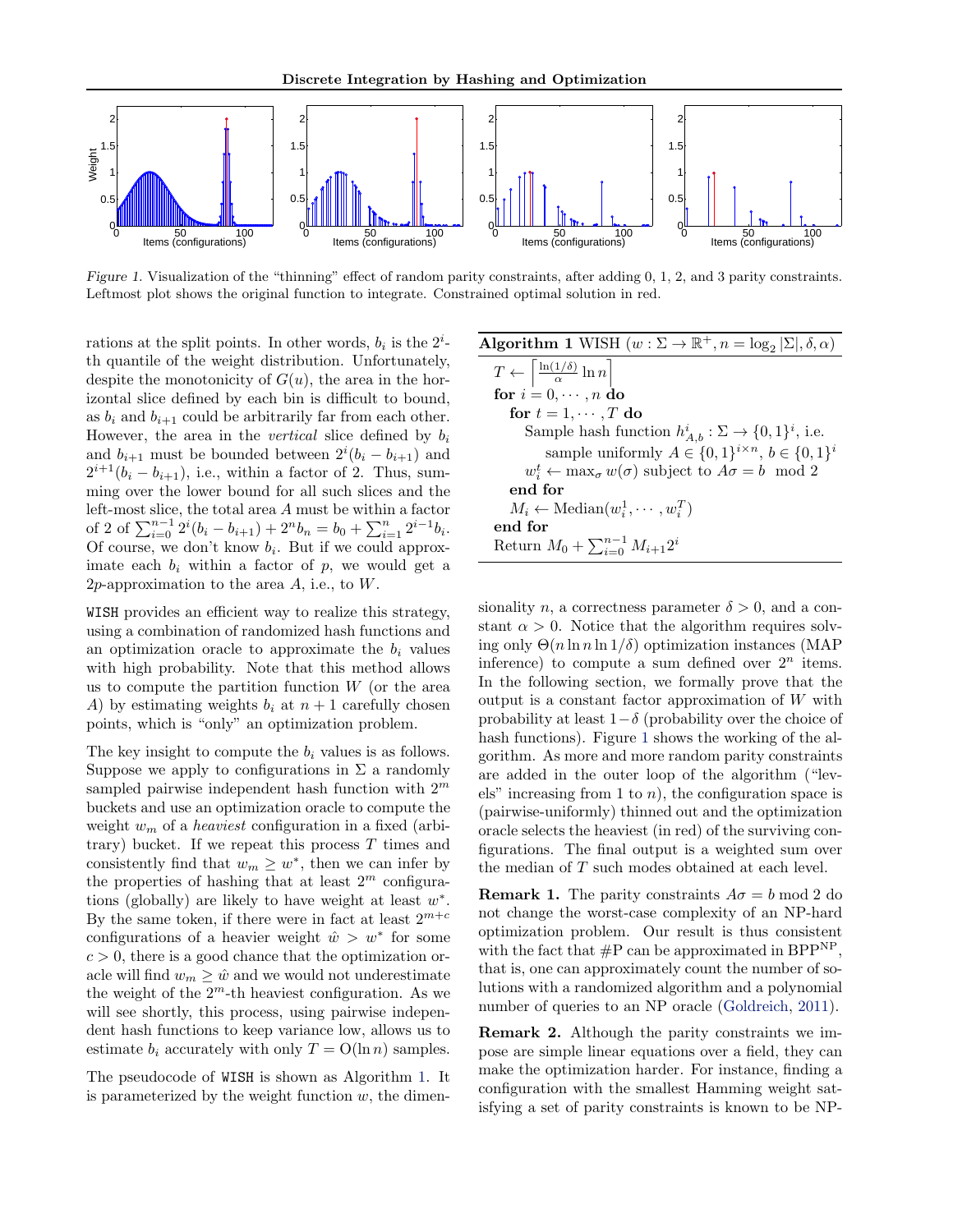<span id="page-4-0"></span>hard, i.e. equivalent to computing the minimum distance of a parity code [\(Berlekamp et al.,](#page-8-0) [1978;](#page-8-0) [Vardy,](#page-8-0) [1997\)](#page-8-0). On the other hand, most low density parity check codes can be solved extremely fast in practice using heuristic methods such as message passing.

Remark 3. Each of the optimization instances can be solved independently, allowing natural massive parallelization. We will also discuss how the algorithm can be used in an anytime fashion, and the implications of obtaining suboptimal solutions.

## 5. Analysis

Since many configurations can have identical weight, it will help for the purposes of the analysis to fix, w.l.o.g., a weight-based ordering of the configurations, and a natural partition of the  $|\Sigma| = 2^n$  configurations into  $n + 1$  bins that the ordering induces.

**Definition 2.** Fix an ordering  $\sigma_i$ ,  $1 \leq i \leq 2^n$ , of the configurations in  $\Sigma$  such that for  $1 \leq j < 2^n$ ,  $w(\sigma_j) \geq$  $w(\sigma_{j+1})$ . For  $i \in \{0, 1, \cdots, n\}$ , define  $b_i \triangleq w(\sigma_{2^i})$ . Define a special bin  $B \triangleq \{\sigma_1\}$  and, for  $i \in \{0, 1, \cdots, n -$ 1}, define  $\text{bin } B_i \triangleq \{ \sigma_{2^i+1}, \sigma_{2^i+2}, \cdots, \sigma_{2^{i+1}} \}.$ 

Note that bin  $B_i$  has precisely  $2^i$  configurations. Further, for all  $\sigma \in B_i$ , it follows from the definition of the ordering that  $w(\sigma) \in [b_{i+1}, b_i]$ . This allows us to bound the sum of the weights of configurations in  $B_i$ (the "horizontal" slices) between  $2^i b_{i+1}$  and  $2^i b_i$ .

### 5.1. Estimating the Total Weight

Our main theorem, whose proof relies on the two lemmas below, is that Algorithm [1](#page-3-0) provides a constant factor approximation to the partition function. The complete proof of the theorem and all lemmas may be found in the Appendix.

**Lemma 1.** Let  $M_i = \text{Median}(w_i^1, \dots, w_i^T)$  be defined as in Algorithm [1](#page-3-0) and  $b_i$  as in Definition 2. Then, for any  $c \geq 2$ , there exists  $\alpha^*(c) > 0$  such that for  $0 < \alpha \leq \alpha^*(c),$ 

$$
Pr\left[M_i \in [b_{\min\{i+c,n\}}, b_{\max\{i-c,0\}}]\right] \ge 1 - \exp(-\alpha T)
$$

**Lemma 2.** Let  $L' \triangleq b_0 + \sum_{i=0}^{n-1} b_{\min\{i+c+1,n\}} 2^i$  and  $U' \triangleq b_0 + \sum_{i=0}^{n-1} b_{\max\{i+1-c,0\}} 2^i$ . Then  $U' \leq 2^{2c} L'$ .

**Theorem 1.** For any  $\delta > 0$  and positive constant  $\alpha \leq 0.0042$ , Algorithm [1](#page-3-0) makes  $\Theta(n \ln n \ln 1/\delta)$  MAP queries and, with probability at least  $(1 - \delta)$ , outputs a 16-approximation of  $W = \sum_{\sigma \in \Sigma} w(\sigma)$ .

Proof Sketch. It is clear from the pseudocode that it makes  $\Theta(n \ln n \ln 1/\delta)$  MAP queries. For accuracy analysis, we can write  $W$  as:

$$
W \triangleq \sum_{j=1}^{2^n} w(\sigma_j) = w(\sigma_1) + \sum_{i=0}^{n-1} \sum_{\sigma \in B_i} w(\sigma)
$$
  

$$
\in \left[ b_0 + \sum_{i=0}^{n-1} b_{i+1} 2^i, b_0 + \sum_{i=0}^{n-1} b_i 2^i \right] \triangleq [L, U]
$$

Note that bte that  $U \leq 2L$  because  $2L = 2b_0 +$ <br>  $\sum_{i=0}^{n-1} b_{i+1} 2^{i+1} = b_0 + \sum_{\ell=0}^n b_{\ell} 2^{\ell} \geq U$ . Hence, if we P had access to the true values of all  $b_i$ , we could obtain a 2-approximation to  $W$ . We do not know true  $b_i$ values, but Lemma 1 shows that the  $M_i$  values com-puted by Algorithm [1](#page-3-0) are sufficiently close to  $b_i$  with high probability. Specifically, applying Lemma 1 with  $T = \frac{\log(1/\delta)}{\alpha}$  $\frac{(1/\delta)}{\alpha} \log n$ , we can show that with probability at least  $(1 - \delta)$ , the output of Algorithm 1 lies in  $[L', U']$  as defined in Lemma 2. Observing that  $[L, U]$ is contained in  $[L', U']$  and applying Lemma 2, we have a  $2^{2c}$ -approximation of W. Fixing  $c = 2$  and noting that  $\alpha^*(2) \geq 0.0042$  finishes the proof.  $\Box$ 

### 5.2. Estimating the Tail Distribution

We can also estimate the entire tail distribution of the weights, defined as  $G(u) \triangleq |\{\sigma | w(\sigma) \geq u\}|$ .

**Theorem 2.** Let  $M_i$  be defined as in Algorithm [1,](#page-3-0)  $u \in \mathbb{R}^+$ , and  $q(u)$  be the maximum i such that  $\forall j \in$  $\{0, \dots, i\}, M_i \geq u$ . Then, for any  $\delta > 0$ , with probability  $\geq (1 - \delta)$ ,  $2^{q(u)}$  is an 8-approximation of  $G(u)$ computed using  $O(n \ln n \ln 1/\delta)$  MAP queries.

While this is an interesting result in its own right, if the goal is to estimate the total weight  $W$ , then the scheme in Section 5.1, requiring a total of only  $\Theta(n \ln n \ln 1/\delta)$ MAP queries, is more efficient than first estimating the tail distribution for several values of  $u$ .

#### 5.3. Improving the Approximation Factor

Given a  $\kappa$ -approximation algorithm such as Algorithm [1](#page-3-0) and any  $\epsilon > 0$ , we can design a  $(1+\epsilon)$ -approximation algorithm with the following construction. Let  $\ell =$  $\log_{1+\epsilon} \kappa$ . Define a new set of configurations  $\Sigma^{\ell} = \Sigma \times$  $\Sigma \times \cdots \times \Sigma$ , and a new weight function  $w' : \Sigma^{\ell} \to \mathbb{R}$ as  $w'(\sigma_1, \dots, \sigma_\ell) = w(\sigma_1)w(\sigma_2)\dotsw(\sigma_\ell).$ 

**Proposition 2.** Let  $W$  be a κ-approximation of  $\sum_{\substack{\sigma' \in \Sigma^{\ell}}} w'(\sigma')$ . Then  $\widehat{W}^{1/\ell}$  is a  $\kappa^{1/\ell}$ -approximation of  $\sum_{\sigma \in \Sigma} w(\sigma)$ .

To see why this holds, observe that  $W' =$  $\sum_{\sigma' \in \Sigma^{\ell}} w'(\sigma') = (\sum_{\sigma \in \Sigma} w(\sigma))^{\ell} = W^{\ell}$ . Since  $\frac{1}{\kappa} W' \leq$  $\widehat{W} \leq \kappa W'$ , we obtain that  $\widehat{W}^{1/\ell}$  must be a  $\kappa^{1/\ell} = 1 + \epsilon$ approximation of W.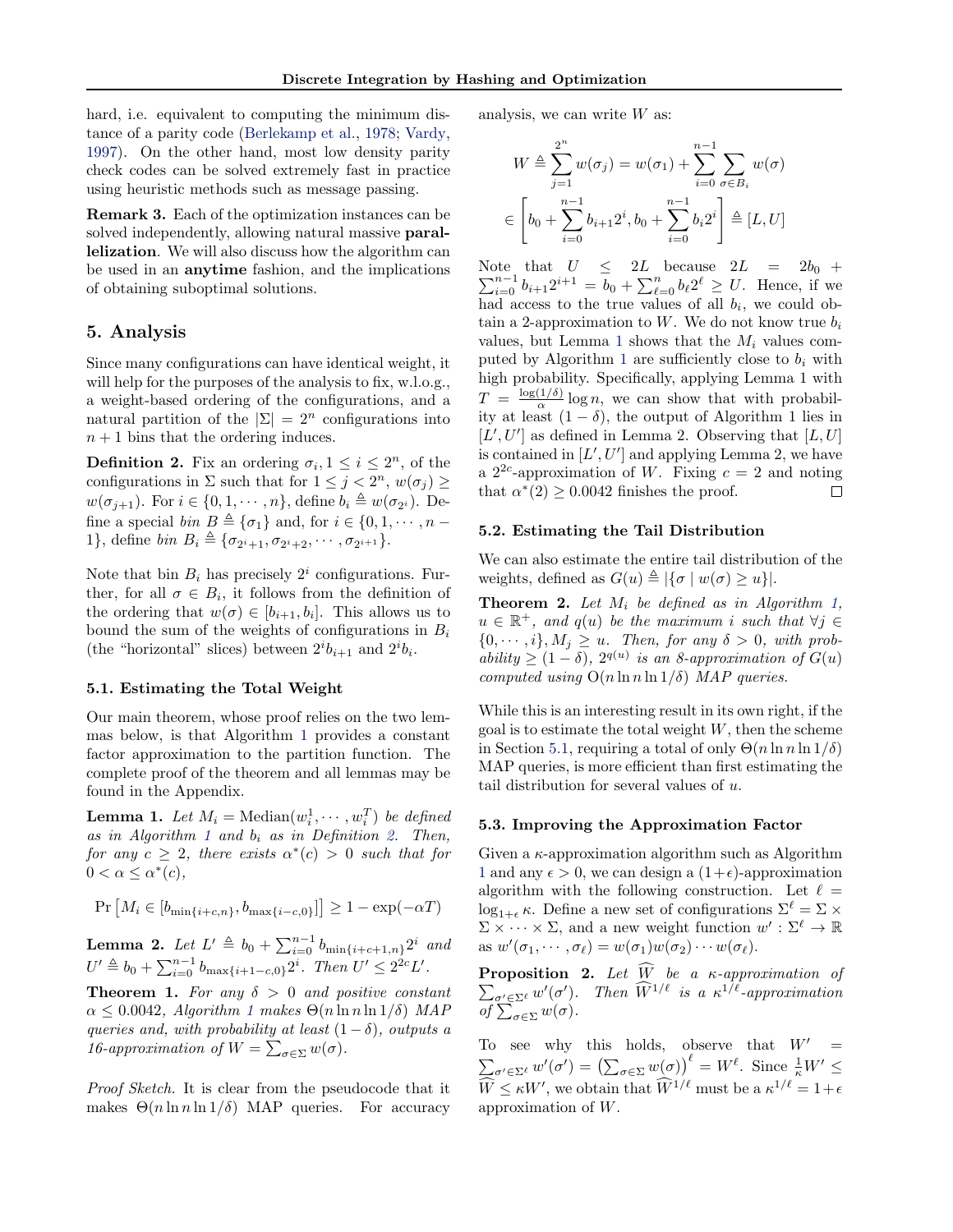<span id="page-5-0"></span>Note that this construction requires running Algo-rithm [1](#page-3-0) on an enlarged problem with  $\ell$  times more variables. Although the number of optimization queries grows polynomially with  $\ell$ , increasing the number of variables might significantly increase the runtime.

### 5.4. Further Approximations

When the instances defined in the inner loop are not solved to optimality, Algorithm [1](#page-3-0) still provides approximate *lower* bounds on W with high probability.

**Theorem 3.** Let  $\widetilde{w}_i^t$  be suboptimal solutions for the entimization problems in Algorithm 1, i.e.,  $\widetilde{w}_i^t \leq w_i^t$ optimization problems in Algorithm [1,](#page-3-0) i.e.,  $\widetilde{w}_i^t \leq w_i^t$ .<br>Let  $\widetilde{W}_i$  be the entry of Algorithm 1 with these veloci-Let  $\overline{W}$  be the output of Algorithm [1](#page-3-0) with these suboptimal solutions. Then, for any  $\delta > 0$ , with probability at least  $1 - \delta$ ,  $\frac{W}{16} \leq W$ .

Further, if  $\widetilde{w}_i^t \geq \frac{1}{L} w_i^t$  for some  $L > 0$ , then with probability at least  $1-\delta$ ,  $\widetilde{W}$  is a 16L-approximation to W.

The output is always an approximate lower bound, even if the optimization is stopped early. The lower bound is monotonically non-decreasing over time, and is guaranteed to eventually reach within a constant factor of  $W$ . We thus have an **anytime** algorithm.

## 6. Experimental Evaluation

We implemented WISH using the open source solver ToulBar2 [\(Allouche et al.,](#page-8-0) [2010\)](#page-8-0) to solve the MAP inference problem. ToulBar2 is a complete solver (i.e., given enough time, it will find an optimal solution and provide an optimality certificate), and it was one of the winning algorithms in the UAI-2010 inference competition. We augmented ToulBar2 with the IBM ILOG CPLEX CP Optimizer 12.3 based techniques borrowed from [Gomes et al.](#page-8-0) [\(2007\)](#page-8-0) to efficiently handle the random parity constraints. Specifically, the set of equations  $Ax = b \mod 2$  are linear equations over the field  $F(2)$  and thus allow for efficient propagation and domain filtering using Gaussian Elimination.

For our experiments, we run WISH in parallel using a compute cluster with 642 cores. We assign each optimization instance in the inner loop to one core, and finally process the results when all optimization instances have been solved or have reached a timeout.

For comparison, we consider Tree Reweighted Belief Propagation [\(Wainwright,](#page-8-0) [2003\)](#page-8-0) which provides an upper bound on Z, Mean Field [\(Wainwright & Jordan,](#page-8-0) [2008\)](#page-8-0) which provides a lower bound, and Loopy Belief Propagation [\(Murphy et al.,](#page-8-0) [1999\)](#page-8-0) which provides an estimate with no guarantees. We use the implementations available in the LibDAI library [\(Mooij,](#page-8-0) [2010\)](#page-8-0).

## 6.1. Provably Accurate Approximations

For our first experiment, we consider the problem of computing the partition function,  $Z$  (cf. Eqn. [\(3\)](#page-2-0)), of random Clique-structured Ising models on  $n$  binary variables  $x_i \in \{0,1\}$  for  $i \in \{1,\dots,n\}$ . The interaction between  $x_i$  and  $x_j$  is defined as  $\psi_{ij}(x_i, x_j) =$  $\exp(-w_{ij})$  when  $x_i \neq x_j$ , and 1 otherwise, where  $w_{ij}$ is uniformly sampled from  $[0, w\sqrt{|i-j|}]$  and w is a parameter set to 0.2. We further inject some structure by introducing a closed chain of strong repulsive interactions uniformly sampled from  $[-10w, 0]$ . We consider models with  $n$  ranging from 10 to 60. These models have treewidth  $n$  and can be solved exactly (by brute force) only up to about  $n = 25$  variables.



Figure 3. Log parition function for cliques.

Figure 3 shows the results using various methods for varying problem size. We also computed ground truth for  $n \leq 25$  by brute force enumeration. While other methods start to diverge from the ground truth at around  $n = 25$ , our estimate, as predicted by Theorem [1,](#page-4-0) remains very accurate, visually overlapping in the plot. The actual estimation error is much smaller than the worst-case factor of 16 guaranteed by Theorem [1,](#page-4-0) as in practice over- and under-estimation errors tend to cancel out. For  $n > 25$  we don't have ground truth, but other methods fall well outside the provable interval provided by WISH, reported as an error bar that is very small compared to the magnitude of errors made by the other methods.

All optimization instances generated by WISH for  $n \leq$ 60 were solved (in parallel) to optimality within a timeout of 8 hours, resulting in high confidence tight approximations of the partition function. We are not aware of any other practical method that can provide such guarantees for counting problems of this size, i.e., a weighted sum defined over  $2^{60}$  items.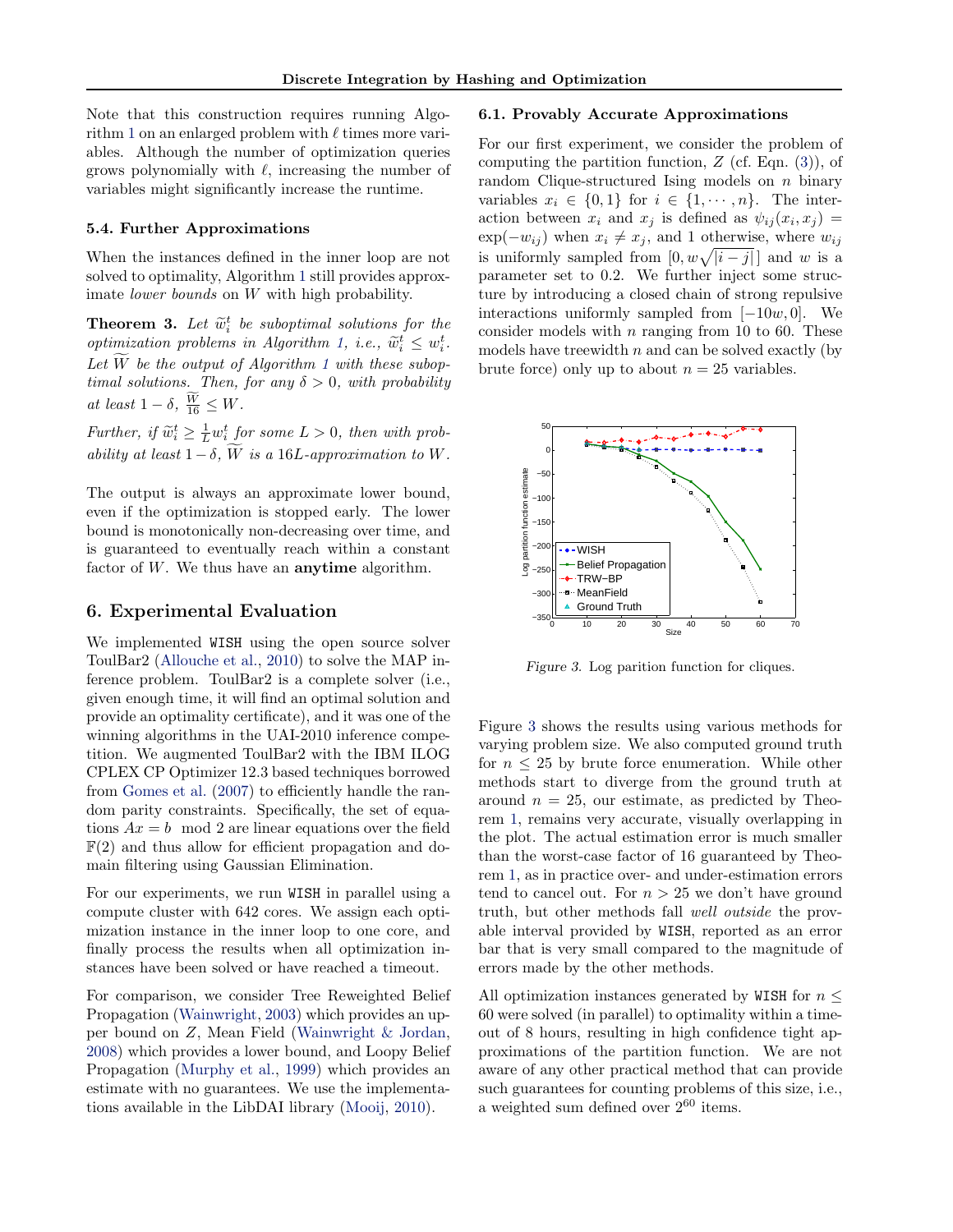

Figure 4. Estimation errors for the log-partition function on  $10 \times 10$  randomly generated Ising Grids.

## 6.2. Anytime Usage with Suboptimal Solutions

Next, we investigate the quality of our results when not all of the optimization instances can be solved to optimality because of timeouts, so that the strong theoretical guarantees of Theorem [1](#page-4-0) do not apply (although Theorem [3](#page-5-0) still applies). We consider  $10 \times 10$  binary Grid Ising models, for which ground truth can be computed using the junction tree method [\(Lauritzen &](#page-8-0) [Spiegelhalter,](#page-8-0) [1988\)](#page-8-0). We use the same experimental setup as [Hazan & Jaakkola](#page-8-0) [\(2012\)](#page-8-0), who also use random MAP queries to derive bounds (without a tightness guarantee) on the partition function. Specifically, we have  $n = 100$  binary variables  $x_i \in \{-1, 1\}$  with interaction  $\psi_{ij}(x_i, x_j) = \exp(w_{ij} x_i x_j)$ . For the attractive case, we draw  $w_{ij}$  from [0, w]; for the mixed case, from  $[-w, w]$ . The "local field" is  $\psi_i(x_i) = \exp(f_i x_i)$ where  $f_i$  is sampled uniformly from  $[-f, f]$ , where f is a parameter with value 0.1 or 1.0.

Figure 4 reports the estimation error for the logpartition function, when using a timeout of 15 minutes. We see that WISH provides accurate estimates for a wide range of weights, often improving over all other methods. The slight performance drop of WISH for coupling strengths  $w \approx 1$  appears to occur because in that weight range the terms corresponding to  $i \approx n/2$  parity constraints are the most significant in the output sum  $M_0 + \sum_{i=0}^{n-1} M_{i+1} 2^i$ . Empirically, optimization instances with roughly  $n/2$  parity constraints are often the hardest to solve, resulting in possibly a significant underestimation of the value of  $W = Z$  when a timeout occurs. We do not directly compare with the work of [Hazan & Jaakkola](#page-8-0) [\(2012\)](#page-8-0) as we did not have access to their code. However, a visual look at their plots suggests that WISH would provide an improvement in accuracy, although with longer runtime.

### 6.3. Hard Combinatorial Structures

An interesting and combinatorially challenging graphical model arises from Sudoku, which is a popular number-placement puzzle where the goal is to fill a  $9 \times 9$  grid (see Figure 5) with digits from  $\{1, \dots, 9\}$ so that the entries in each row, column, and  $3 \times 3$ block composing the grid, are all distinct. The puzzle can be encoded as a graphical model with 81 discrete variables with domain  $\{1, \dots, 9\}$ , with potentials  $\psi_{\alpha}(\{x\}_{\alpha})=1$  if and only if all variables in  $\{x\}_{\alpha}$  are different, and  $\alpha \in \mathcal{I}$  where  $\mathcal{I}$  is an index set containing the subsets of variables in each row, column, and block. This defines a uniform probability distribution over all valid complete Sudoku grids (a non-valid grid has probability zero), and the normalization constant  $Z_s$  equals the total number of valid grids. It is known that  $Z_s \approx 6.671 \times 10^{21}$ . This number was computed exactly with a combination of computer enumeration and clever exploitation of symmetry properties [\(Fel](#page-8-0)genhauer  $\&$  Jarvis, [2005\)](#page-8-0). Here, we attempt to approximately compute this number using the generalpurpose scheme WISH.

| $\mathbf{1}$   | $\boldsymbol{2}$ | $\overline{3}$ |  |  |  |
|----------------|------------------|----------------|--|--|--|
| $\overline{4}$ | $\overline{5}$   | $\overline{6}$ |  |  |  |
| $\overline{7}$ | $\overline{8}$   | $\overline{9}$ |  |  |  |
|                |                  |                |  |  |  |
|                |                  |                |  |  |  |
|                |                  |                |  |  |  |
|                |                  |                |  |  |  |
|                |                  |                |  |  |  |
|                |                  |                |  |  |  |

Figure 5. Partially completed Sudoku puzzle.

First, following [Felgenhauer & Jarvis](#page-8-0) [\(2005\)](#page-8-0), we simplify the problem by fixing the first block as in Figure 5, obtaining a new problem over 72 variables whose normalization constant is  $Z' = Z_s/9! \approx 2^{54}$ . Next, since we are dealing with a feasibility rather than optimization problem, we replace ToulBar2 with CryptoMiniSAT [\(Soos et al.,](#page-8-0) [2009\)](#page-8-0), a SAT solver designed for unweighted cryptographic problems and which natively supports parity constraints. We observed that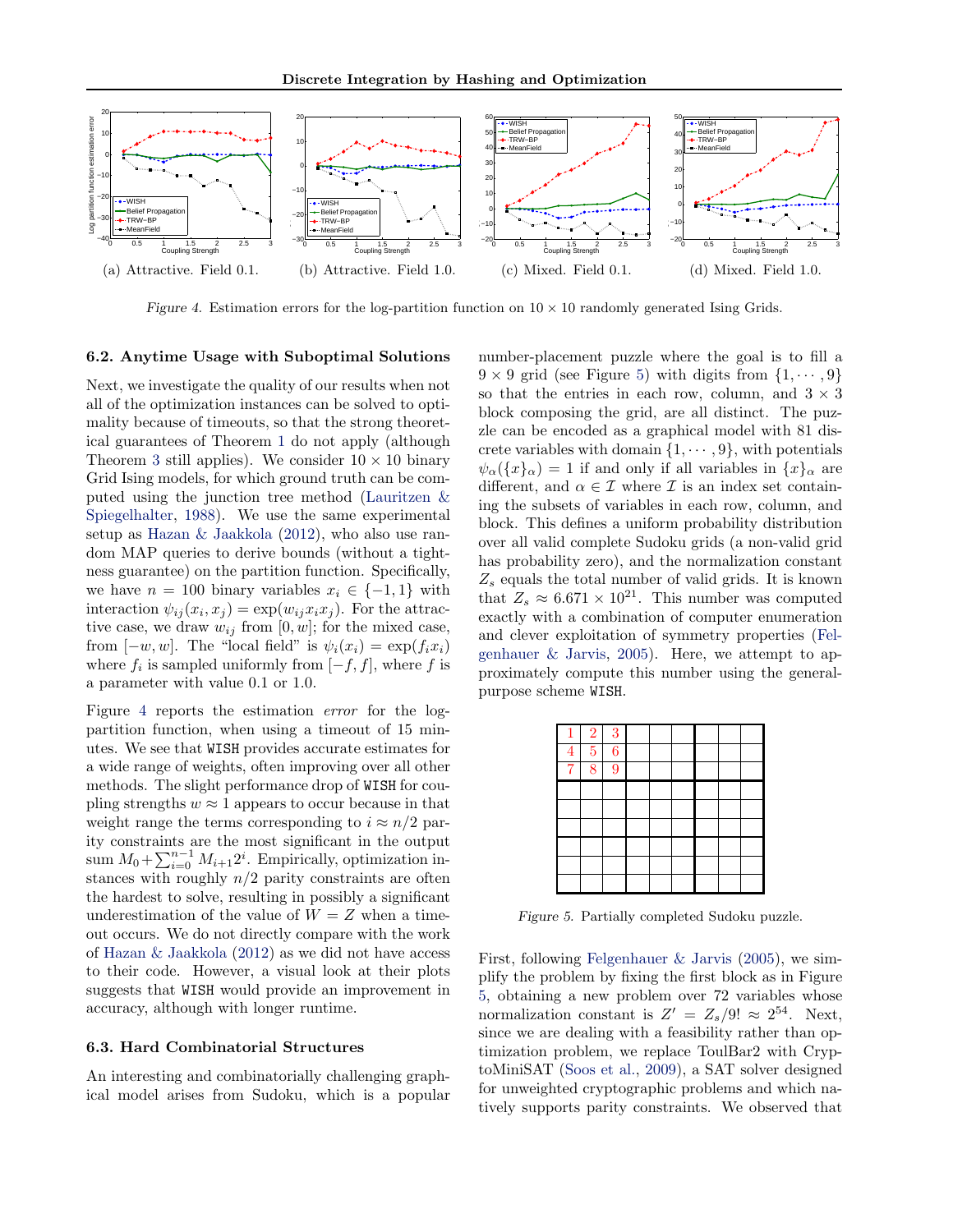WISH can consistently find solutions (60% of the times) after adding 52 random parity constraints, while for 53 constraints the success rate drops below 0.5, at 45%. Therefore  $M_i = 1$  $M_i = 1$  in Algorithm 1 for  $i \leq 52$  and there should thus be at least  $2^{52} \cdot 9! \approx 1.634 \times 10^{21}$  solutions to the Sudoku puzzle. Although Theorem [1](#page-4-0) cannot be applied due to timeouts for larger values of  $i$ , this estimate is clearly very close to the known true count. In contrast, the simple "local reasoning" done by variational methods is not powerful enough to find even a single solution. Mean Field and Belief Propagation report an estimated solution count of exp(−237.921) and  $\exp(-119.307)$ , resp., on a relaxed problem where violating a constraint gives a penalty  $\exp(-10)$  (similar results are obtained using a wide range of weights to model hard constraints). A sophisticated adapative MCMC approach tailored for (weighted) SAT in-stances [\(Ermon et al.,](#page-8-0) [2011\)](#page-8-0) reports  $5.6822 \times 10^{21}$  solutions, with a runtime of about 45 minutes.

## 6.4. Model Selection

Many inference and learning tasks require computing the normalization constant of graphical models. For instance, it is needed to evaluate the likelihood of observed data for a given model. This is necessary for Model Selection, i.e., to rank candidate models, or to trigger early stopping during training when the likelihood of a validation set starts to decrease, in order to avoid overfitting [\(Desjardins et al.,](#page-8-0) [2011\)](#page-8-0).

We train Restricted Boltzmann Machines (RBM) [\(Hinton et al.,](#page-8-0) [2006\)](#page-8-0) using Contrastive Divergence (CD) [\(Welling & Hinton,](#page-8-0) [2002;](#page-8-0) [Carreira-Perpinan &](#page-8-0) [Hinton,](#page-8-0) [2005\)](#page-8-0) on MNIST hand-written digits dataset. In an RBM there is a layer of  $n_h$  hidden binary variables  $h = h_1, \dots, h_{n_h}$  and a layer of  $n_v$  binary visible units  $v = v_1, \dots, v_{n_v}$ . The joint probability distribution is given by  $P(h, v) = \frac{1}{Z} \exp(b'v + c'h + h'Wv).$ We use  $n_h = 50$  hidden units and  $n_v = 196$  visible units. We learn the parameters  $b, c, W$  using CD-k for  $k \in \{1, 10, 15\}$ , where k denotes the number of Gibbs sampling steps used in the inference phase, with 15 training epochs and minibatches of size 20.

Figure 6 depicts confabulations (samples generated with Gibbs sampling) from the three learned models. To evaluate the loglikelihood of the data and determine which model is the best, one needs to compute Z. We use WISH to estimate this quantity, with a timeout of 10 minutes, and then rank the models according to the average loglikelihood of the data. The scores we obtain are  $-41.70, -40.35, -40.01$  for  $k = 1, 10, 15$ , respectively (larger scores means higher likelihood). In this case ToulBar2 was not able to prove optimality



Figure 6. Model selection for hand-written digits: confabulations from RBM models trained with CD-k for  $k \in$  $\{1, 10, 15\}.$ 

for all instances, so only Theorem [3](#page-5-0) applies to these results. Although we do not have ground truth, it can be seen that the ranking of the models is consistent with what visually appears closer to a large collection of hand-written digits in Figure 6. Note that  $k = 1$  is clearly not a good representative, because of the highly uneven distribution of digit occurrences. The ranking of WISH is also consistent with the fact that using more Gibbs sampling steps in the inference phase should provide better gradient estimates and therefore a better learned model. In contrast, Mean Field results in scores  $-35.47, -36.08, -36.84$ , resp., and would thus rank the models in reverse order of what is visually the most representative order.

# 7. Conclusion

We introduced WISH, a randomized algorithm that, with high probability, gives a constant-factor approximation of a general discrete integral defined over an exponentially large set. WISH reduces the intractable counting problem to a small number of instances of a combinatorial optimization problem subject to parity constraints used as a hash function. In the context of graphical models, we showed how to approximately compute the normalization constant, or partition function, using a small number of MAP queries. Using state-of-the-art combinatorial optimization tools, we are thus able to provide discrete integral or partition function estimates with approximation guarantees at a scale that could till now be handled only heuristically. One advantage of our method is that it is massively parallelizable, allowing it to easily benefit from the increasing availability of large compute clusters. Finally, it is an anytime algorithm which can also be stopped early to obtain empirically accurate estimates that provide lower bounds with a high probability.

Acknowledgments: Research supported by NSF grants #0832782 and #1059284.